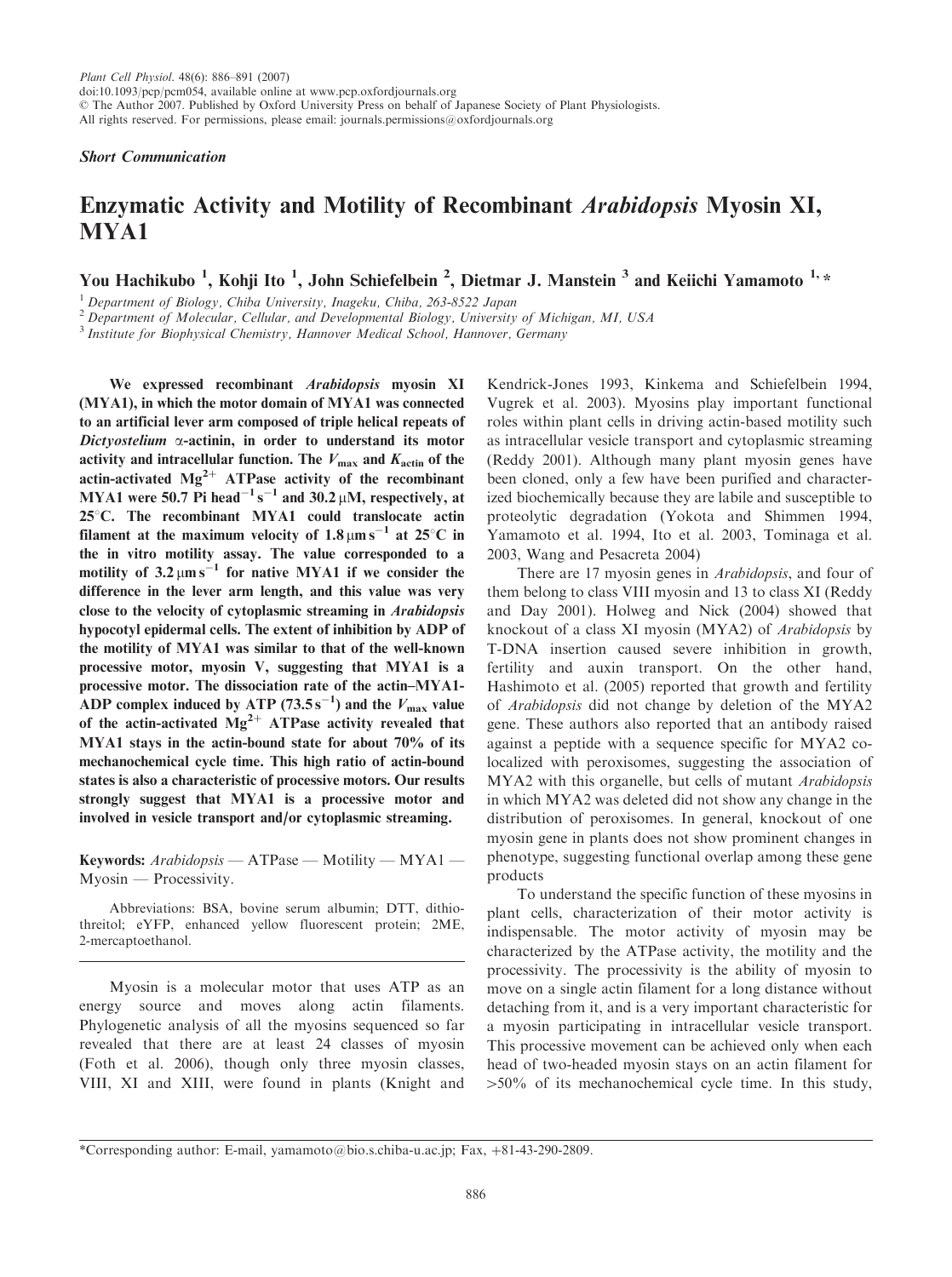we connected the motor domain of Arabidopsis myosin MYA1 (class XI) to an artificial lever arm consisting of triple helical repeats 1 and 2 of *Dictyostelium*  $\alpha$ -actinin (Anson et al. 1996), expressed it in Dictyostelium cells and characterized its motor activity. The triple helical repeats 1 and 2 of *Dictyostelium*  $\alpha$ -actinin are a rod-like part of the molecule with a length of about 12 nm (Kliche et al. 2001) and do not have actin-binding sites. We have to use this artificial lever arm because essential components of the natural MYA1 lever arm, light chains, are not well understood. Expressing myosin in a recombinant form with the artificial lever arm was used at first to show that the motility of myosin is proportional to the lever arm length (Anson et al. 1996). The recombinant technique was also successfully used to show that cloned Chara myosin cDNA is exactly that of a myosin responsible for the very fast cytoplasmic streaming (Ito et al. 2003).

We made two recombinant constructs, MYA1-2R-Y and MYA1-2R, in this study (Fig. 1a). MYA1-2R-Y is composed of the motor domain of MYA1 (1–736) followed by a rigid domain consisting of triple helical repeats 1 and 2 of *Dictyostelium*  $\alpha$ -actinin, a flexible linker (GSGGSGGSGGS), enhanced yellow fluorescent protein (eYFP) and a  $(His)_8$ -tag. MYA1-2R has a myc-tag instead of eYFP. These constructs are similar in structure to the skeletal muscle myosin subfragment-1. The expression vectors for the production of MYA1-2R-Y and MYA1-2R were generated as described in Materials and Methods. The constructs were overproduced in myosin II null mutant cells of Dictyostelium (HS1) and purified as described in Materials and Methods. The observed molecular weights of MYA1-2R-Y and MYA1-2R were 145 and 115 kDa, respectively (Fig. 1b). These values were identical

to those predicted from their amino acid sequences. Yield and purity of both MYA1-2R-Y and MYA1-2R were about 0.2 mg per 10 g wet cells and  $>85\%$ , respectively (Fig. 1b). MYA1-2R-Y was used for the in vitro motility assay because commercially available anti-green fluorescent protein (GFP) antibody could effectively tether the YFP portion of the construct (distal end of the lever arm) to the glass surface. MYA1-2R was used for the kinetic study, because the YFP portion of MYA1-2R-Y might interfere with the optical measurements used in a stopped flow apparatus.

The basal ATPase activity of MYA1-2R in the absence of actin was 0.029 Pi head<sup>-1</sup> s<sup>-1</sup> at 25°C. The ATPase activity of MYA1-2R showed hyperbolic dependence on actin concentration (Fig. 2a), and the  $V_{\text{max}}$  and  $K_{\text{actin}}$ (the concentration of actin that enhances the ATPase activity to a half of the  $V_{\text{max}}$ ) were obtained by fitting the curve to the Michaelis–Menten equation. The  $V_{\text{max}}$  and  $K_{\text{actin}}$  of MYA1-2R were 50.7 Pi head<sup>-1</sup> s<sup>-1</sup> and 30.2  $\mu$ M, respectively.

To investigate the motility of MYA1-2R-Y, we used an antibody-based version of the in vitro actin filament gliding assay in which the construct was fixed to a glass surface by anti-GFP monoclonal antibody (Ito et al. 2003). The movement of fluorescent actin filaments was recorded on videotape and analyzed as described previously (Awata et al. 2001). As mentioned in Materials and Methods, we treated assay chambers with unlabeled F-actin and ATP to block the disturbance of actin filament translocation by denatured MYA1-2R-Y. MYA1-2R-Y supported smooth continuous movement of actin filaments, indicating that the unlabeled F-actin effectively blocked denatured MYA1-2R-Y. MYA1-2R-Y translocated actin filaments at the maximum velocity of  $1.8 \mu m s^{-1}$  and the average



Fig. 1 (a) Schematic diagrams showing the sequence features of MYA1-2R-Y and MYA1-2R, together with MYA1. (b) SDS–polyacrylamide gel electrophoresis of purified MYA1-2R-Y (left) and MYA1-2R (right). The acrylamide concentration was 12%. The positions of the molecular weight markers are indicated on the left (kDa).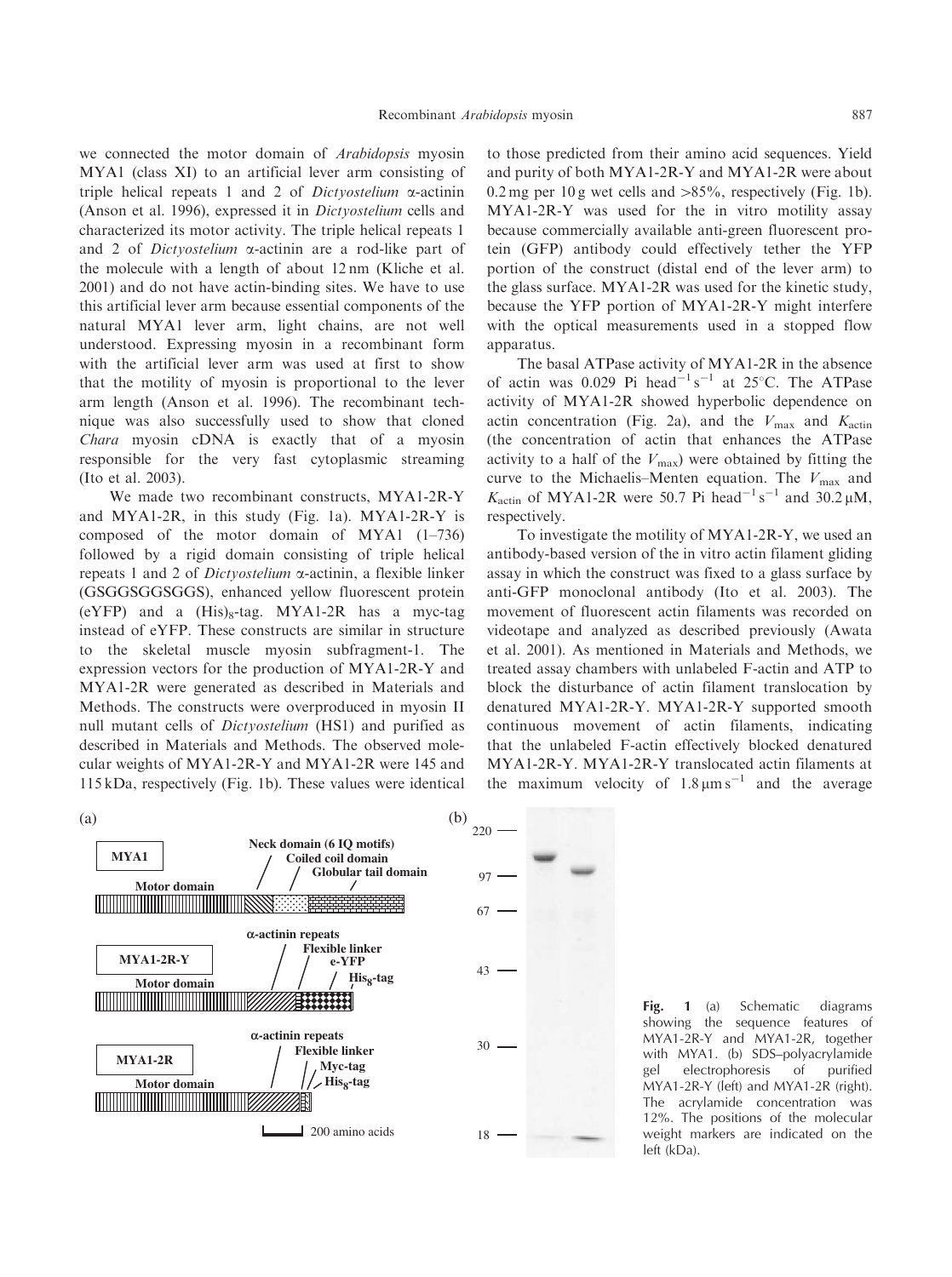velocity of  $0.98 \pm 0.33 \,\mathrm{\upmu m\,s}^{-1}$  at  $25^{\circ}$ C (Fig. 2b). The number of actin filaments measured was 183.

The mechanochemical cycle of myosin (M) and actin (A) with bound nucleotides can be summarized as follows.

$$
AM-ADP \xrightarrow{ADP} AM \xrightarrow{ATP} AM-ATP
$$
\n
$$
\uparrow \uparrow
$$
\n
$$
5 \xrightarrow{6} 2 \qquad \downarrow
$$
\n
$$
A-M-ADP-Pi \xleftarrow{4} A+M-ADP-Pi \xleftarrow{3} A+M-ATP
$$

Myosin and actin bind tightly in the absence of ATP but they dissociate when ATP enters the active site of myosin and causes a structural change in myosin (steps 1 and 2). Myosin hydrolyzes ATP (step 3) and interacts with actin weakly at first (step 4). This interaction becomes strong, and myosin generates a mechanical force when inorganic phosphate is released (step 5). Then ADP is released and myosin and actin return to the initial state (step 6). To move on a single actin filament without detaching from it (processive movement), one head of two-headed myosin must rebind to actin before the other head dissociates from actin. This processive movement can be achieved only when each head of myosin stays in an



Fig. 2 (a) The actin-activated ATPase activity of MYA1-2R. (b) Histogram showing the distribution of sliding velocity of actin filaments over the MYA1-2R-Y-coated surface in the in vitro motility assay.

actin-bound state (upper row in the scheme) for  $>50\%$  of its mechanochemical cycle time. Most of the known processive myosins stay in the actin-bound state for a long time due to their high affinity for ADP and slow ADP release from the actin–myosin-ADP complex (Wang et al. 2000; step 6). The motility of processive motors such as myosin V is generally inhibited by ADP more severely than that of non-processive motors such as skeletal muscle myosin II because processive motors have higher affinity for ADP and it competes for the active site with ATP.

To investigate whether MYA1 is a processive motor or not, we first examined the effect of ADP on the motility of MYA1-2R-Y at a constant ATP concentration (2 mM). The sliding velocity of actin filaments decreased with the increase in the ADP concentration. At an ADP concentration of  $2 \text{ mM}$  (molar ratio to ATP is 1:1), the sliding velocity of actin filaments decreased to 25% of that attained in the absence of ADP (Fig. 3). This profile was similar to that of the processive motor, myosin V (Wang et al. 2000; broken line in Fig. 3). The effect of ADP on the motility of skeletal muscle myosin (non-processive motor; Homsher et al. 1993) is also shown by the dotted line in Fig. 3.

As mentioned above, each head of the processive myosins stays in the actin-bound state (upper row in the scheme) for  $>50\%$  of its mechanochemical cycle time due to slow ADP release from the actin–myosin-ADP complex (Wang et al. 2000; step 6 in the scheme). The mechanochemical cycle time of MYA1-2R can be calculated from



Fig. 3 The effect of ADP on the sliding velocity of actin filaments on a MYA1-2R-Y-coated surface (filled circles). The ADP concentration was varied from 0 to 2 mM while the ATP concentration was held at 2 mM. The experiment was done at  $25^{\circ}$ C. Each data point is an average of 30–60 filaments in three independent experiments, and bars indicate the standard deviation. For comparison, the effects of ADP on the sliding velocity of actin filaments on a myosin V-coated surface (typical processive motor, broken line) (Wang et al. 2000) and on a skeletal muscle myosin II-coated surface (typical non-processive motor, dotted line) (Homsher et al. 1993) are shown.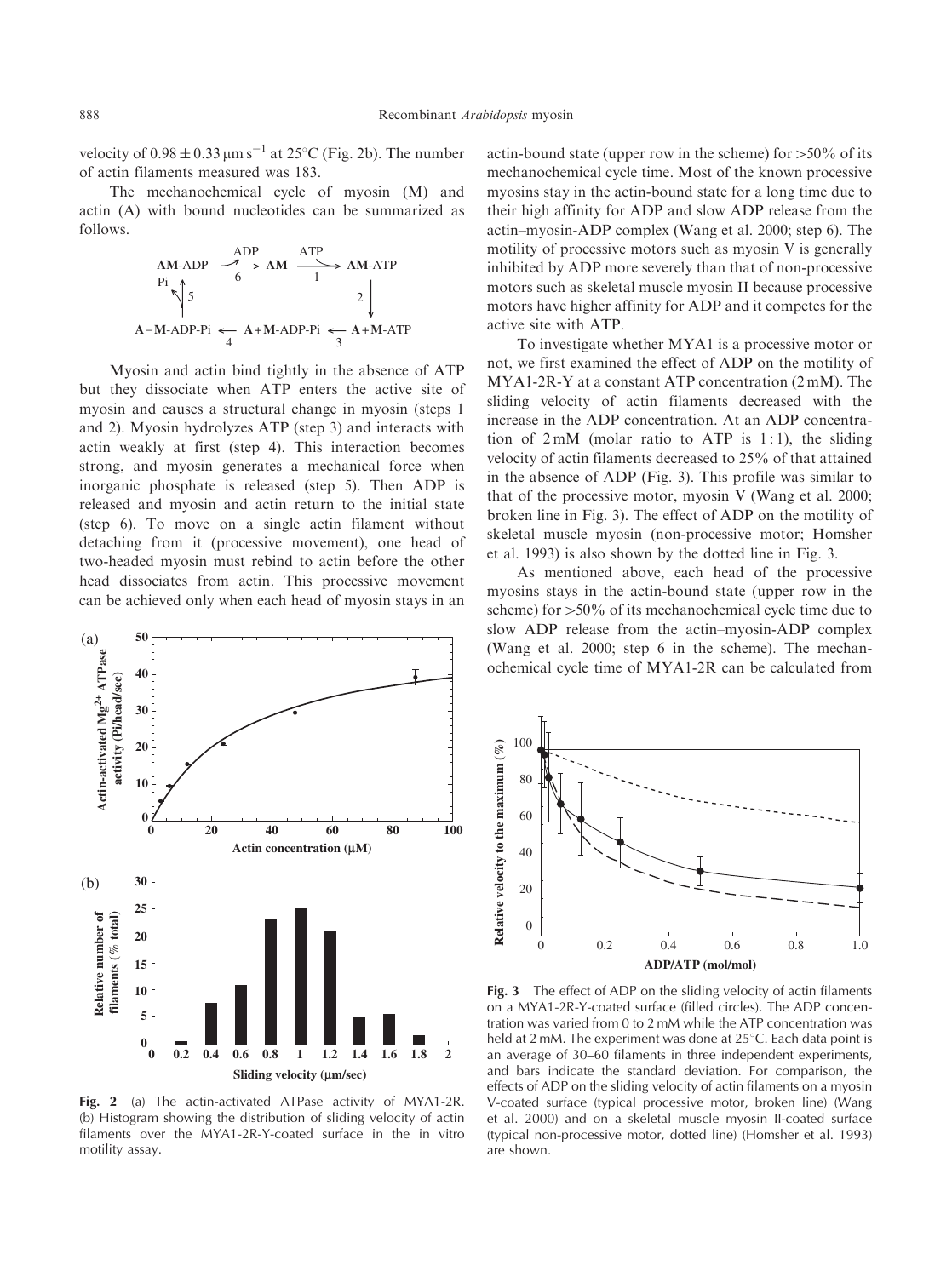the  $V_{\text{max}}$  value of actin-activated ATPase activity. The value is 50.7 Pi head<sup>-1</sup> s<sup>-1</sup> (Fig. 2a) and the cycle time is 19.7 ms. To estimate the time of actin-bound states in the mechanochemical cycle of MYA1-2R, we measured the rate of ATPinduced dissociation of the actin–MYA1-2R-ADP complex using the stopped flow technique. This process includes ADP release from actin–MYA1-2R (step 6), entry of ATP to the active site of MYA1-2R (step 1) and dissociation of MYA1- 2R-ATP from actin (step 2). The ADP release rate, the ATP binding rate and the dissociation rate of MYA1-2R-ATP from actin define the time spent in the actin–MYA1-2R-ADP state, actin–MYA1-2R state and actin–MYA1-2R-ATP state, respectively (upper row in the scheme). The time course of ATP-induced dissociation of the actin–MYA1-2R-ADP complex observed by the decrease in the light scattering is shown in Fig. 4. The data fitted well with a single exponential curve and gave a  $k_{\rm obs}$  value of 73.5  $\rm s^{-1}$ . The total time spent in the actin-bound states is, therefore, 13.6 ms. Thus MYA1-2R stays on actin for about 70% of the duration of its mechanochemical cycle.

In this study, we tried to characterize the motor activity of Arabidopsis myosin XI, MYA1, using recombinant constructs. Recombinant MYA1 translocated actin filaments at a maximum velocity of  $1.8 \text{ }\mu\text{m s}^{-1}$  at  $25^{\circ}\text{C}$ . According to the lever arm theory, actin sliding velocity is proportional to the length of the lever arm (Anson et al. 1996, Uyeda et al. 1996). The length of the lever arm is the sum of the length of converter region and neck domain. The converter region is a part of the motor domain and changes its structure during the mechanochemical cycle of myosin and rotates around a fulcrum. The length from the fulcrum to the distal end of the converter is estimated to be 3 nm (Ito et al. 2003). The neck domain corresponds to the light chain-binding sites in the case of MYA1, or to  $\alpha$ -actinin



Fig. 4 ATP-induced dissociation of the actin–MYA1-2R-ADP complex. The decrease in the light scattering intensity was followed after rapidly mixing the actin–MYA1-2R-ADP complex with excess ATP. The experiment was done at  $25^{\circ}$ C. The smooth line represents the fitted single exponential curve. The rate constant  $k_{\text{obs}}$  was 73.5 s<sup>-1</sup>.

repeats in the case of MYA1-2R-Y (Fig. 1a). The length of one light chain-binding site is 4 nm as judged from the crystal structure of skeletal muscle myosin subfragment-1 (Rayment et al. 1993), and MYA1 has six light chainbinding sites (Kinkema and Schiefelbein 1993). The length of the  $\alpha$ -actinin repeats is 12 nm (Kliche et al. 2001). Thus the estimated lever arm length of native MYA1 and MYA1- 2R-Y is 27 and 15 nm, respectively. The maximum velocity of native MYA1 calculated from that of MYA1-2R-Y  $(1.8 \,\mu m s^{-1})$  according to the lever arm theory is, therefore,  $3.2 \,\mathrm{\mu m\,s}^{-1}$ .

If MYA1 is a processive motor, it moves along the actin filament in a hand-over-hand manner and the sliding velocity can be calculated as follows:

sliding velocity  $=$ ATPase activity of two heads  $(\text{Pi s}^{-1}) \times \text{step size}$ .

If we assume that the ATPase activity per head is the same as that of recombinant MYA1 and that the step size is the same as that of tobacco myosin, which belongs to the same class XI and has the same number of light chainbinding sites (IQ motifs) at the neck, the ATPase activity of the two heads is 101  $\mathrm{Pi} \,\mathrm{s}^{-1}$  (Fig. 2a) and the step size is 35 nm (Tominaga et al. 2003). The velocity calculated by this formula was  $3.5 \mu m s^{-1}$ . The two calculated values of sliding velocity were in good agreement with the cytoplasmic streaming velocity  $(2.5-3 \,\mu m s^{-1})$  of *Arabidopsis* hypocotyl epidermal cells (Holweg and Nick 2004). Reisen and Hanson (2007) recently expressed a fusion protein of the MYA1 tail domain and YFP in various plant cells and showed that the protein co-localized with unidentified vesicles that move at a velocity of about  $1 \mu m s^{-1}$ . If these vesicles were those transported by MYA1, the velocity of MYA1 in the cell is about  $1 \mu m s^{-1}$ . However, YFP fusion proteins containing other Arabidopsis myosin XIs also co-localized with similar vesicles and moved at similar velocities, suggesting that these vesicles were not specifically driven by MYA1.

Our results suggested that MYA1 had other characteristics of a processive motor. The motility of MYA1-2R-Y was inhibited severely by ADP (Fig. 3). This indicates that the affinity of ADP for MYA1-2R-Y is quite strong and it competes for the active site with ATP. MYA1-2R stays in the actin-bound states for about 70% of its mechanochemical cycle time (Fig. 4). This characteristic will allow twoheaded native MYA1 to move on a single actin filament for a long distance without detaching from it and to participate in organelle transport and/or cytoplasmic streaming.

The enzymatic activity and the motility of other plant class XI myosins have already been measured. Well documented myosins are 175 kDa myosin from tobacco BY-2 (Yokota et al. 1999, Tominaga et al. 2003) and that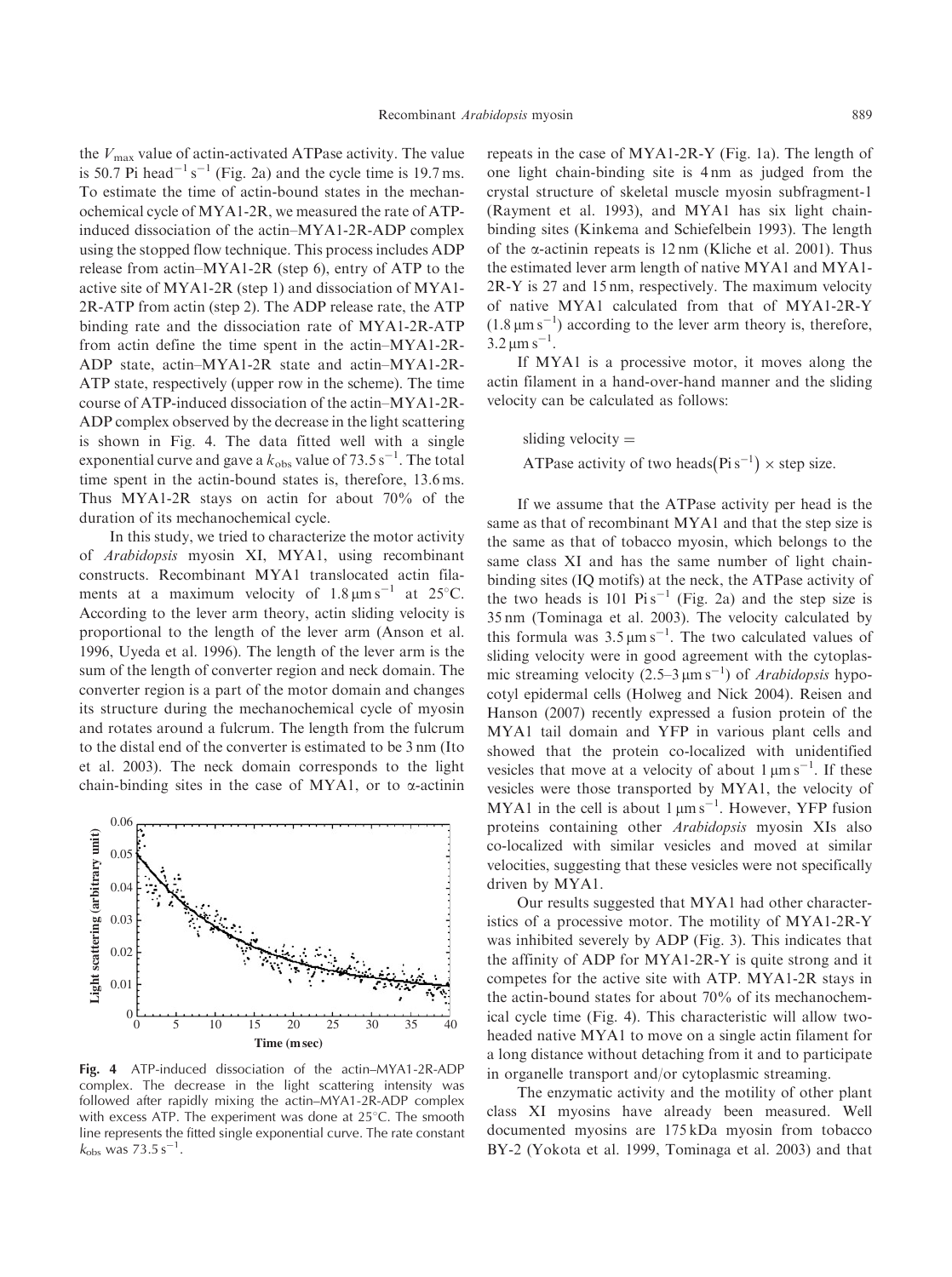from Chara corallina (Yamamoto et al. 1994, Awata et al. 2001, Ito et al. 2003). The former moves processively at a velocity of  $9 \mu m s^{-1}$  with the maximum ATPase activity of 77 Pi head<sup>-1</sup> s<sup>-1</sup>, and the latter moves non-processively at a velocity of 50  $\mu$ m s<sup>-1</sup> with the maximum ATPase activity of 400 Pi head<sup>-1</sup> s<sup>-1</sup>. Because the number of plant myosins documented so far was very small, the structural features that make class XI myosins move processively or not and make them move at different average velocities are not well understood at present. It could be clarified by increasing the number of myosins characterized at the protein level.

We showed, in this study, that the recombinant motor domain with an artificial lever arm is useful to characterize plant myosins whose motor properties are not known. As there is no need for co-expression of any myosin light chains, this expression system can also be used to characterize myosins from other sources. The advantage of using a YFP fusion of a motor protein is that it can be used to estimate both enzymatic activity and motility. We can test the processivity of a myosin by examining the effect of ADP on its motility (Fig. 3). Such information will allow us to speculate on the intracellular function of various kinds of myosins that are recognized only by their sequences.

## Materials and Methods

The expression vectors for the production of MYA1-2R-Y and MYA1-2R were generated as follows. Plasmid pBlue script MYA1 contained the full-length sequence of MYA1 (Kinkema and Schiefelbein, 1994) and had a BamHI site in front of the ATG start codon. An XhoI site was created following Ala736 of the MYA1 sequence by site-directed mutagenesis using the ExSite PCR-Based Site-Directed Mutagenesis Kit (Stratagene, La Jolla, CA, USA). The sequences of the oligonucleotides used to create the mutations were 5'-TTACAAAGCTTGTATAAAGCCGAAC AATGTTC-3' and 5'-TTGACTAGTTGCTCGAGAGGCAGCA TTCCCAAG-3'. The resultant plasmid, pBlue script MYA1 motor domain, encoded Met1–Ala736 of the MYA1 heavy chain. This plasmid was cut with *XhoI* and *SacI*, and ligated with an XhoI–SacI fragment from pM790-2R-eYFP (S. Zimmermann and D. J. Manstein, unpublished work) which has Gln266–Asp503 of Dictyostelium a-actinin, a flexible linker (GSGGSGGSGGSG), eYFP and a  $(His)_{8}$ -tag. The resultant plasmid encodes MYA1 heavy chain residues 1–736 followed by Gln266–Asp503 of Dictyostelium a-actinin, a flexible linker (GSGGSGGSGGSG), eYFP and a  $(His)_{8}$ -tag. This plasmid was cut with *BamHI* and SacI, and ligated with a BamHI-SacI fragment from pTIKL MyDAp that is a Dictyostelium myosin II expression vector (Liu et al. 2000). The resultant plasmid pTIKL MYA1-2R-Y encodes MYA1 heavy chain residues 1–736 followed by Dictyostelium  $\alpha$ -actinin, the flexible linker, eYFP and a (His)<sub>8</sub>-tag. The expression vector for the production of MYA1-2R was generated as follows. Plasmid pTIKL MYA1-2R-Y was cut with XhoI and SacI, and ligated with an XhoI–SacI fragment from pGEM72 actininmyc-his (K. Ito and K. Yamamoto, unpublished work) which has a α-actinin, a flexible linker (GSGGSGGSGGSG), myc-tag and a  $(His)_{8}$ -tag. The resultant plasmid pTIKL MYA1-2R encodes MYA1 heavy chain residues 1–736 followed by

Dictyostelium  $\alpha$ -actinin, the flexible linker, myc-tag and a (His)<sub>8</sub>tag. pTIKL MYA1-2R-Y and pTIKL MYA1-2R were electroporated into Dictyostelium HS1 cells, a myosin II null strain, and transformants were selected in the presence of  $18 \mu g \text{m}^{-1}$  G418 in the HL-5 medium containing  $6 \mu g$  ml<sup>-1</sup> each of penicillin and streptomycin.

MYA1-2R and MYA1-2R-Y were purified according to the procedure of Manstein and Hunt (1995) with slight modification. All procedures were carried out at 0-4°C. Transformed HS1 cells at a density of  $4 \times 10^6 - 7 \times 10^6$  cells ml<sup>-1</sup> were harvested by centrifugation at  $1,100 \times g$  for 7 min. The pelleted cells were washed with  $25 \text{ volg}^{-1}$  cells of a solution containing 0.04% NaN<sub>3</sub> and  $10 \text{ mM}$  Tris–HCl (pH 7.4), and then resuspended in  $3 \text{ vol } g^{-1}$  cells of a lysis buffer containing 50 mM KCl, 2.5 mM EDTA, 0.1 mM EGTA, 5 mM dithiothreitol (DTT), 25 mM HEPES (pH 8.0), 0.04% NaN<sub>3</sub> and a mixture of proteinase inhibitors (100  $\mu$ M *p*-toluenesulfonyl-L-lysine chloromethyl  $(100 \mu M \quad p\text{-tolueness of the velocity})$ -L-lysine chloromethyl ketone,  $200 \mu M$  phenylmethylsulfonyl fluoride,  $200 \mu M$ 1,10-phenanthroline,  $20 \mu M$  leupeptin,  $6 \mu M$  pepstatin and  $200 \mu M$  N-p-tosyl-L-arginine methyl ester). The suspension was mixed with  $3 \text{ vol } g^{-1}$  cells of the lysis buffer supplemented with 0.6% Triton X-100, incubated on ice for 1 h, and then centrifuged at 38,000 $\times$ g for 1 h. The pellet was suspended in 6 vol g<sup>-1</sup> cells of a wash buffer containing 150 mM KCl, 2 mM EDTA, 1 mM DTT, 30 mM HEPES (pH 8.0) and a mixture of proteinase inhibitors, and the suspension was centrifuged at  $38,000 \times g$  for 1 h. The washed pellet was extracted with  $1.5$  vol  $g^{-1}$  cells with an extraction buffer containing  $100 \text{ mM KCl}$ ,  $10 \text{ mM MgCl}_2$ ,  $8 \text{ mM ATP}$ ,  $7 \text{ mM}$ 2-mercaptoethanol (2ME) and 30 mM HEPES (pH 7.0), and then the solution was centrifuged at  $250,000 \times g$  for 1 h. The supernatant was loaded onto a column containing  $200 \mu$ l of Ni-nitrilotriacetic acid agarose resin (Qiagen, Hilden, Germany). The column was washed extensively with a solution containing 5 mM imidazole, 300 mM KCl, 4 mM MgCl<sub>2</sub>, 1 mM ATP, 10 mM 2ME and 25 mM HEPES (pH 7.4), followed by a second extensive wash with a solution containing 10 mM imidazole, 300 mM KCl,  $4 \text{ mM } MgCl<sub>2</sub>$ , 1 mM ATP, 10 mM 2ME and 25 mM HEPES (pH 7.4). MYA1-2R and MYA1-2R-Y were eluted with 1 ml of 250 mM imidazole and 10 mM 2ME, and dialyzed against a buffer containing 25 mM KCl, 4 mM MgCl2, 2 mM DTT and 25 mM HEPES (pH 7.4). Rabbit skeletal muscle actin was prepared according to the method of Spudich and Watt (1971).

An antibody-based version of the in vitro sliding filament assay was done according to the method of Reck-Peterson et al. (2001) with modification. Briefly, a flow chamber  $(9 \times 3 \text{ mm})$ , chamber volume about  $4 \mu$ l) was prepared using a nitrocellulosecoated coverslip and a slide glass, as described by Kron et al. (1991). First, protein G  $(0.5 \,\text{mg}\,\text{m}^{-1}$  in HEPES, pH 7.4, Zymed Laboratories, San Francisco, CA, USA) was allowed to bind to the glass surface of the assay chamber for 30 min at room temperature. The chamber was washed four times with  $100 \mu l$  of a solution containing 150 mM NaCl and 10 mM HEPES, pH 7.4 (HBS). Next, anti-GFP monoclonal antibody  $(0.4 \text{ mg ml}^{-1} \text{ in HBS}, \text{Sigma},$ St Louis MO, USA; Cat. No. G6539) was introduced into the chamber and left for  $6-12h$  at  $4^{\circ}$ C. After the antibody adsorption, the chamber was washed four times with  $100 \mu l$  of HBS. Then,  $MYA1-2R-Y$  (0.1–0.2 mg ml<sup>-1</sup> in HBS) was introduced into the chamber and left for  $1-3h$  at  $4^{\circ}$ C. The MYA1-2R-Y preparation generally contains a small amount of denatured protein. Such denatured MYA1-2R-Y cannot translocate actin filaments but, because it can still bind to it, disturbs the smooth movement of actin filaments. Before the introduction of F-actin labeled with rhodamine–phalloidin, the myosin-coated assay chamber was